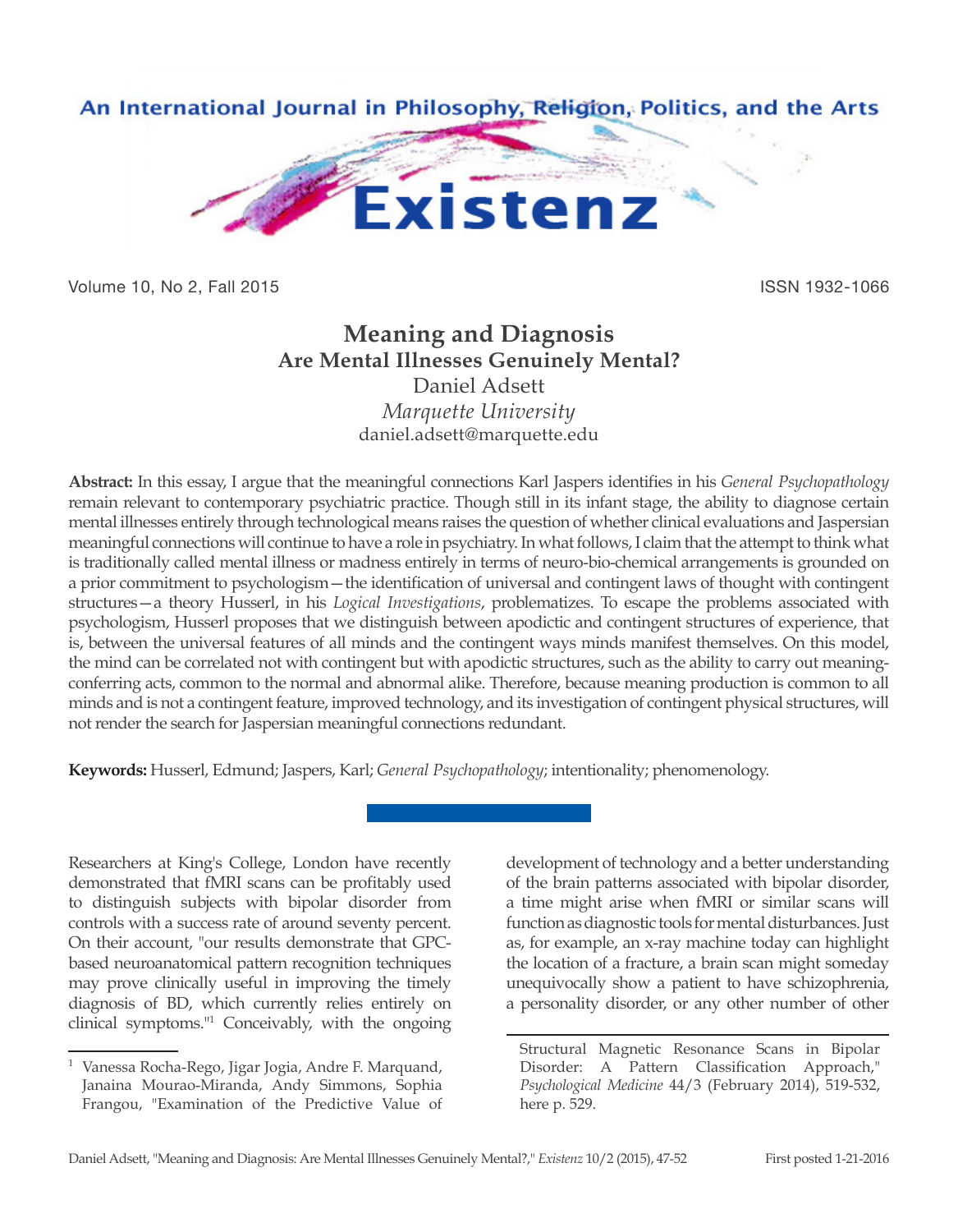mental disturbances. Through these methods, then, madness can be relocated from the realm of personality and character (being invisible and largely inferred from behavior) to the realm of the physical (accessible through observation). The role of the psychiatrist as someone capable of making behaviorally grounded diagnoses is potentially, in the extreme case, at risk if routine scanning becomes mandatory.<sup>2</sup>

I argue, however, that brain scans, taken in isolation, along with other purely neuro-bio-chemical data, are only significant insofar as we relate them to (1) the Jaspersian meaningful connections a doctor finds and (2) the Husserlian meaning conferring acts of the patient. Further, because the Husserlian apodictic structures of experience—intentionality, the adumbrations of perceptions, the always contingent character of the world, and so on—operate even in cases of madness and mental illness, I suggest that brain scans are not identifying mental disturbances but, rather, like behavioral expressions, disturbances in the way the mind manifests itself.

### **Jaspersian Meaningful Connections**

In a 1959 article, Karl Jaspers claims that the physician should be more than a technician. She should have an intimate knowledge and awareness of her patient through "the observation of the body, of excitations, of behavior [and] the significance [of] the environment."<sup>3</sup> The collective and impersonal physician has no time or interest in providing this kind of attention. Inner experiences, for her, are subordinate to somatic processes. The first kind of physician is distinct from the second insofar as she endorses *verstehende Psychologie*  or a psychology of meaningful connections whereby she will try to understand, as far as possible, the patient from the patient's own situation and perspective. In doing this, the doctor will necessarily try to unravel various meaningful connections through open-ended

conversation (*PTA* 259).

Earlier in 1912, Jaspers cautions us that *verstehende Psychologie*, as an empathic approach, remains distinct from phenomenology as the mere articulation of inner experiences without a corresponding attempt to meaningfully or causally understand these same experiences. Empathic understanding names the way a physician can use the results gathered from phenomenological research to comport herself towards the experiences of her patient—as someone who is, first of all, trying to understand what the patient is experiencing from the patient's own perspective and not strictly through some applied schema. While phenomenological description, on Jaspers' account, is largely static, meaningful connections arise out of relations that are unique to a patient's lived experience. Phenomenological observation, in other words, provides the background against which physicians can establish meaningful connections such that verbal and expressive communication between physician and patient is central to both phenomenological observation and the discovery of meaningful connections.<sup>4</sup> Jaspers writes:

The meaningful connections between autumn weather and suicide is in no way confirmed by the suicide curve which is highest in spring but that does not mean that this meaningful connexion is wrong. A particular real event can be the occasion which helps us to fully grasp a meaningful connexion, but the frequency of that event does not add anything to the evidence which we have thus gained. To find such frequencies serves entirely different purposes.5

<sup>5</sup> Karl Jaspers, "Causal and 'Meaningful' Connexions between Life History and Psychosis," transl. J. Hoenig, in *Themes and Variations in European Psychiatry*,

<sup>2</sup> Kate Kelland, "Screening Children for Mental Illness: Experts Call for Early Testing," *Huffington Post*, http:// www.huffingtonpost.com/2012/11/28/screeningchildren-for-mental-illness\_n\_2207095.html, 28 January 2013. [Last accessed 1 December 2015]

<sup>3</sup> Karl Jaspers, "The Physician in the Technological Age," transl. Arthur Grugan, *Theoretical Medicine* 10/3 (September 1989), 251-267, here pp. 256-7. [Henceforth cited as *PTA*]

<sup>&</sup>lt;sup>4</sup> In the new foreword to the 1997 edition, Paul McHugh states that "[t]he phenomenological method hinges on the human capacity for self-expression—a means of communicating one's experiences to another. This capacity makes it possible for patients to describe the contents of their minds and for psychiatrists listening to these descriptions to enter the mental life of such patients. Through this process psychiatrists can empathically penetrate (almost co-experience) their patients' thoughts, perceptions, and feelings and note the similarities and differences among the 'phenomena' they find." "Foreword to the 1997 Edition," in Karl Jaspers, *General Psychopathology, Vol. 1*, transl. J. Hoenig and Marian W. Hamilton, Baltimore, MD: Johns Hopkins University Press 1997, p. vii.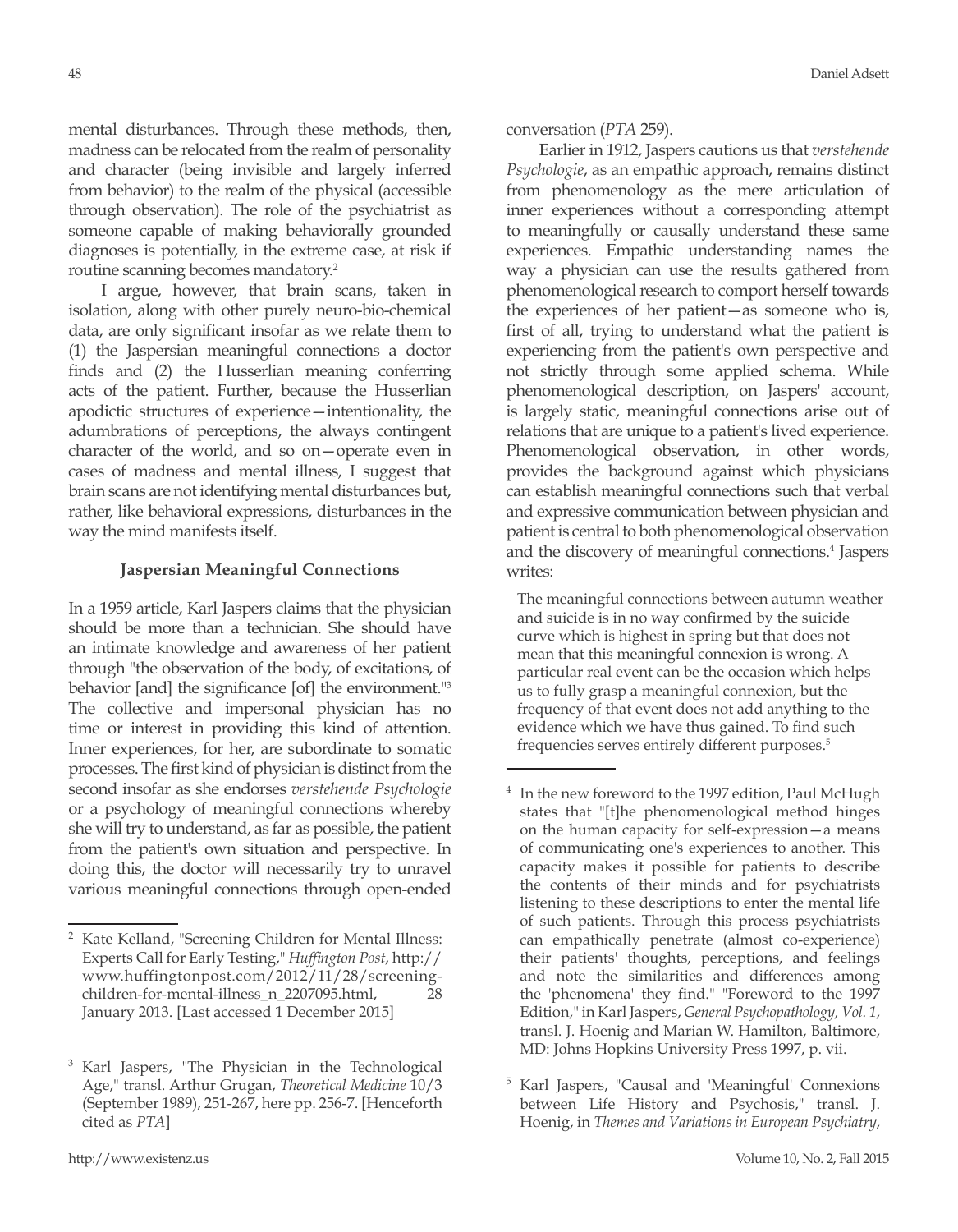In the same 1912 article, Jaspers makes a further distinction between two kinds of meaning. While communicating with her patient, the psychiatrist must acknowledge that the rational meaning of an utterance is distinct from its intentional meaning. Whereas the rational meaning of a statement can be analyzed without any reference to psychological processes, the intentional or inner meaning can only be arrived at through empathy.<sup>6</sup> The former names a semantic approach while the latter is largely foundational.<sup>7</sup> A statement that is ill-formed or even non-sensible semantically might harbor deep intentional meaning:

Where the speech apparatus is normal, speech apart from its content is psychic expression: as, for instance, shrieking, shouting, whispering in every possible nuance of tone, as we can observe in any disturbed ward; or it may be in the form of monotonous, expressionless speech or speech heightened in tone and lively. It may show itself in the rhythm, in nonsensical emphases, in normal syntax or in syntax that cuts across sense, or in the general manner, such as the imitation of infantile speech.<sup>8</sup>

In cases where the semantic meaning is nonsensical, as well as in all cases where semantic meaning still remains intact, Jaspers urges physicians to try to gather the intentional meaning:

Rational understanding always only enables us to say that a certain rational complex, something which can be understood without any psychology whatever, was the content of the mind; empathic understanding, on the other hand, leads us into the psychic connections themselves. [*CMC* 83]

eds. Steven R. Hirsch and Michael Shepherd, Charlottesville, VA: University Press of Virginia 1974, p. 85. [Henceforth cited as *CMC*]

- $6\text{ The question of the definition of empty is debatable.}$ For example in Theodore Lipps and Edmund Husserl, empathy does not denote "seeing the world through the eyes of another." It rather meant understanding what the other is feeling without strictly sharing these feelings.
- <sup>7</sup> This distinction derives from David Lewis, "General Semantics," *Synthese* 22/1-2 (December 1970), 18-67, here p. 19.
- <sup>8</sup> Karl Jaspers, *General Psychopathology, Vol. 1*, transl. J. Hoenig and Marian W. Hamilton, Baltimore, MD: Johns Hopkins University Press 1997, pp. 288-9.

## **Husserlian Meaning Conferring Acts**

Though separate, a static phenomenology of inner experiences, as we have seen, can lead physicians to grasp meaningful connections. And so, while Jaspers is right to argue that, on the side of the physician, the early Husserl is, largely, not interested in trying to understand or empathize with the experiences of her patient, Husserl is, in his *Logical Investigations*, very much interested in the production of meaning and, more specifically, with, on the side of the patient, how so-called foundational or intentional meaning becomes semantic, rational, or propositional. Further, his account of meaning is informed by his desire to take the mentally disturbed into consideration.

This is initially evident in his early critique of psychologism—the view that logical laws are reducible to psychological processes. Throughout his "Prolegomena to Pure Logic," Husserl criticizes psychologism for its inability to successfully account for the universal character of logical laws. Psychologism, he claims, is incoherent insofar as it takes as normative something that arises through the study of numerous psychological processes. Logical laws—the laws used to derive necessarily true conclusions from sets of true premises—are normative, advocates of psychologism claim, insofar as it is not the case that all human beings always reason according to these laws. We teach logical laws because we do not always reason according to them; they guide how we ought to think even as they fail to describe the ways we always think. However, even if such laws are normative (Husserl believes them to be ideal), they cannot be gathered from observations of contingent and natural processes. Husserl writes: "It is quite repugnant...to deduce propositions rooted in the essential constituents of all theory...from the contingent content of some special science, and a factual science at that."<sup>9</sup> Following David Hume, even granting that logical laws can be normative, we cannot

<sup>9</sup> Edmund Husserl, *Logical Investigations, Vols. 1 and 2*, transl. J. N. Findlay, New York: Routledge 2001, p. 107. [Henceforth cited as *LI1* and *LI2*]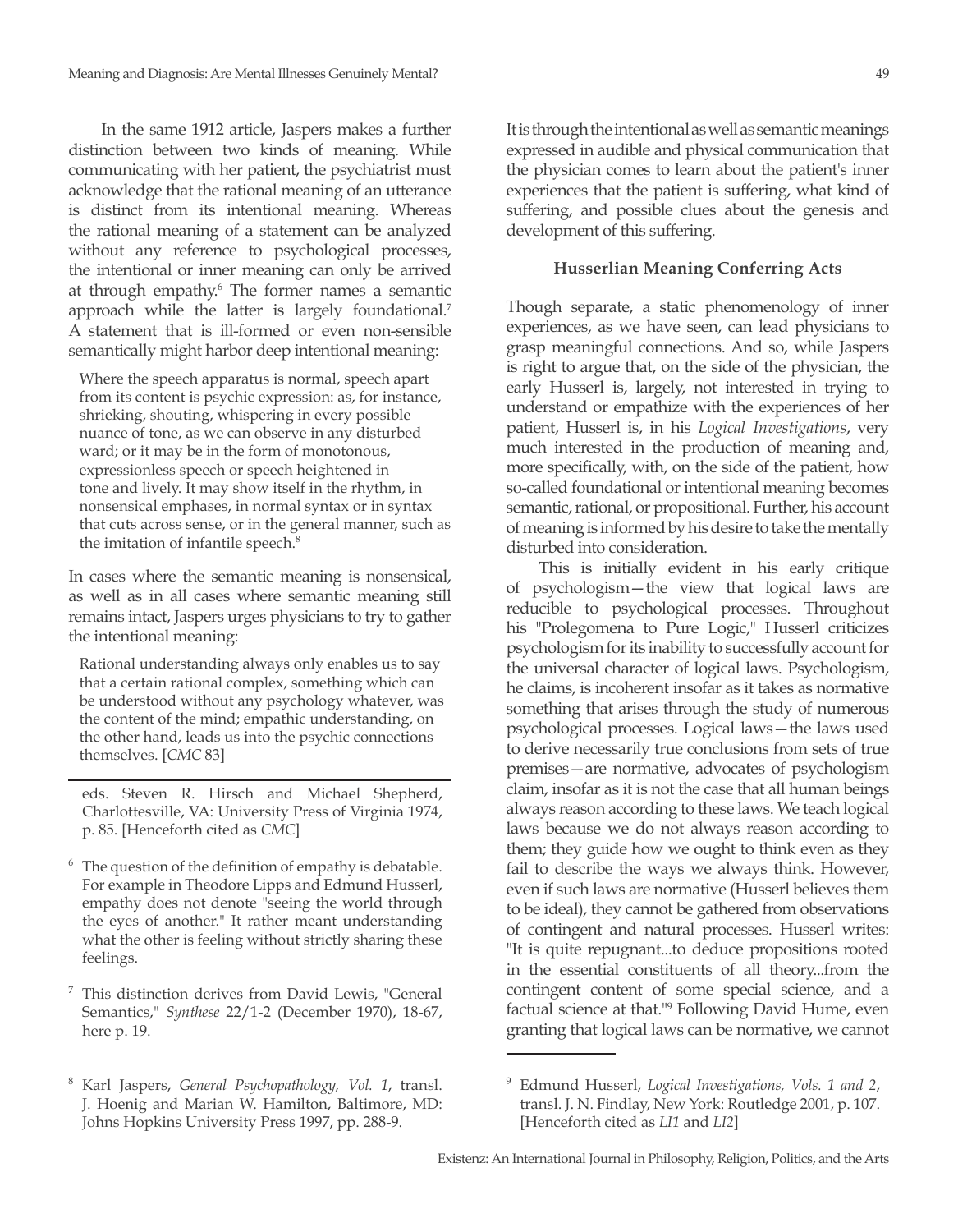derive normative laws from normal psychological acts, an "ought" from an "is."

In this normative account of logical laws, the mad or mentally ill individual provides an exception insofar as she often views the world differently. Husserl himself confronts this problem in his critique of psychologism and argues that however we characterize logical laws, these laws must also apply to the mad person as well as the genius, both of whom are abnormal: "Perhaps genius and madness are...allied, perhaps there are also lunatic rejecters of the laws of thought: these will certainly also have to count as men" (*LI1* 93). In another place, Husserl challenges the idea that we have a clear notion of what a normal human beings is in order to derive, from that human being, what constitutes normal thought and, thereby, following psychologism, the foundations of logical laws:

Has the occurrence of contradictions, even quite obvious ones, been scientifically investigated in the case of the insane? What happens in hypnotic states, in delirium tremens etc.?...Possibly the empiricist will escape these objections by suitably qualifying his law, e.g. by saying that it only applies to normal individuals of the genus homo, having a normal mental constitution. It is sufficient to raise the insidious question of the exact definition of the concepts "normal individual," and "normal mental constitution" to see how imprecise and complex the content of the law, now stated, has become. [*LI1* 58]

The mad or mentally ill individual, being someone who lives in the world according to different psychological processes, might be exempt, on a psychologist theory, from the authority of logical laws. Or, she might be inappropriately bound—through societal pressure or force—to act and think in ways that have no real binding.

Later, Husserl criticizes psychologism for trying to base logical laws in the psychological processes of either individual thinking human beings or in the way that a certain species—*homo sapiens*, perhaps—thinks, in the way individuals or a species take judgments to be inwardly evident. In other words, logical laws are grounded on inner evidence whereby "[t]he term 'inner evidence' stands...for a peculiar mental character, well-known to everyone through his inner experience, a peculiar feeling which guarantees the truth of the judgement to which it attaches" (*LI1* 115). This inward evidence can either be an individual's own feeling or the inward evidence reached through societal agreement and custom.10 Both cases, Husserl argues, are highly problematic and end up relativizing logical laws. If we relocate the authority of logical laws to inward evidence, the absolute character of logical laws, as ideal laws governing all possible judgments, falls apart. If one person argues according to certain logical laws, another can object, not with an argument following the same laws, but by simply saying that she is not convinced of the inward evidence of the logical laws being used. Similar things can be said about grounding logical laws in social customs or habits.

Either way, the mentally ill are outliers insofar as their forms of thinking must already be excluded from what counts as logical: we must already have an idea of what we want to find in psychological processes the law of non-contradiction for example—in order to exclude the mentally ill from the sample. As outliers, then, the thoughts of geniuses and the mentally ill can offer us examples of individuals whose thoughts are not normally logical.

Against psychologistic theories of logic, then, Husserl himself tries to develop in *LI* an account of the ideal character of logical laws. Broadly stated, psychologists hold that the laws of logic are contingent, based on particulars, and known by sense experience. Husserl holds, by contrast, that logical laws are necessary, *a priori*, non-empirical, and governed by strictly universal laws (cf. *HA* 30).

In his fifth investigation, Husserl famously takes intentionality to be one defining feature of thought, the central aspect that distinguishes it from non-thought:

We take intentional relation...to be the essential feature of "psychical phenomena" or "acts"...seeing in Brentano's definition of them as "phenomena intentionally contained objects in themselves" a circumscription of essence, whose "reality"...is of course ensured by examples. [*LI2* 96-7]

In addition to intentionality he also describes the correlation that obtains between intentional thought and object thought: within any intentional act there lies a distinction between content and object. The content is divided into quality and matter whereby the matter (*Sinn*) carries the meaning while the object side of the

<sup>&</sup>lt;sup>10</sup> Robert Hanna, "Husserl's Arguments against Logical Psychologism," in *Edmund Husserl: Logische Untersuchungen*, eds. Verena Mayer and Christopher Erhard, Berlin: Akademie Verlag 2008, pp. 27-42, here p. 33. [Henceforth cited as *HA*]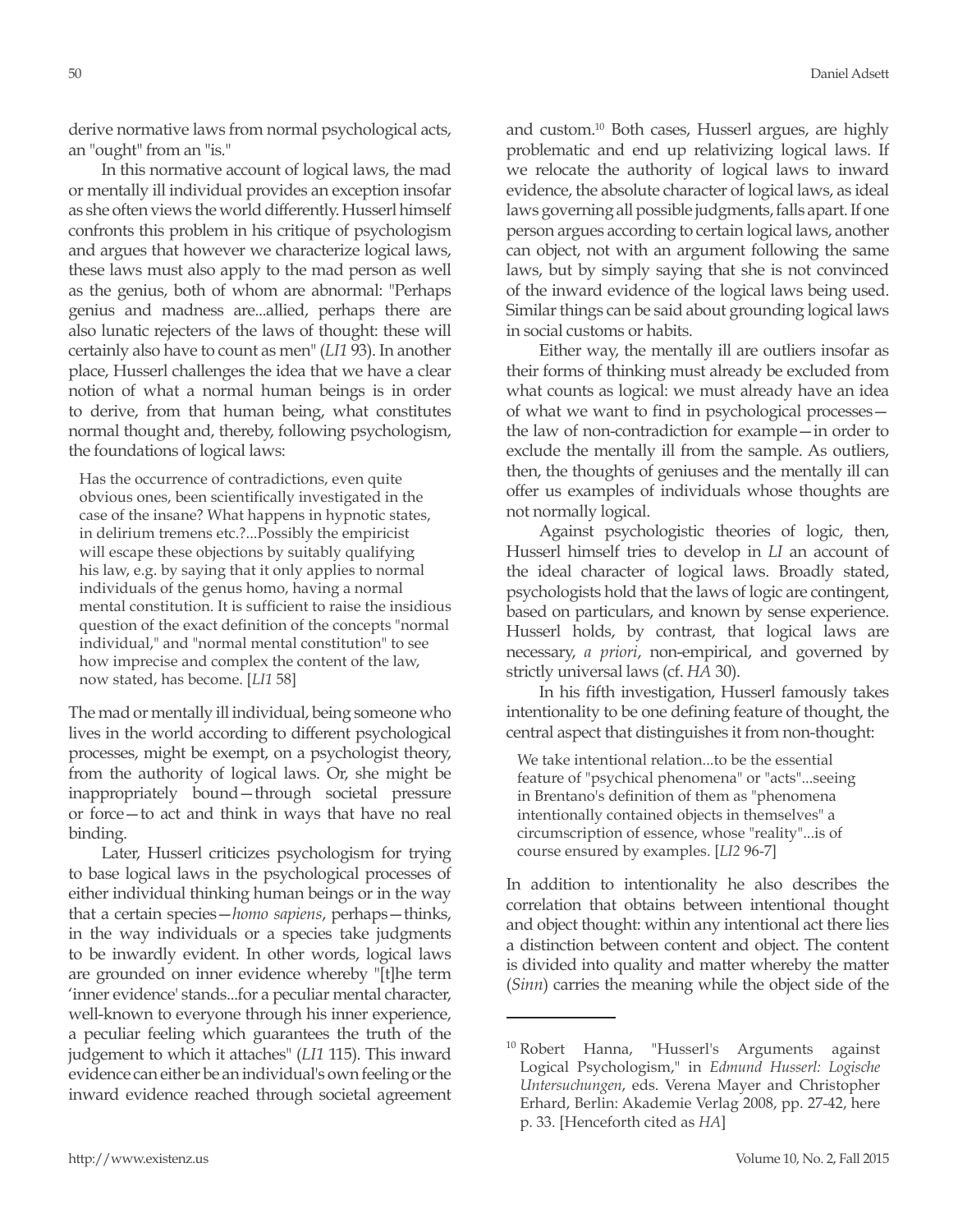intention can either be empty or fulfilled, unrealized or realized. Any intention, moreover, is always directed toward a single object that, when intuited, can fulfill the intention. If, for example, I utter "cat" without imagining or perceiving a cat, the object of my intention is empty. If, however, I see or imagine a cat, the object of my intention is realized while the intention itself is fulfilled. Regardless of whether I see or imagine a cat, my intention has meaning and is directed toward an object; that is, the original meaningfulness of an intentional act is on the side of the intention as opposed to the intuition and object. $11$  Thus, meaning originates, for Husserl, not in any external object, such as a brain scan—an intuition, imagined or perceived—but in the original and agential intention to produce meaning the patient's own expressions and utterances: "an expression only refers to an objective correlate *because*  it means something, it can be rightly said to signify or name the object *through* its meaning" (*LI1* 198). Soon after, Husserl states that the "relation to an actually given objective correlate [an intuition] which fulfills the meaning-intention, is not essential to an expression" (*LI1* 199). The meaning of an utterance or an expression is not dependent on the statement's semantic meaning. A patient might mean something even if her clanging and disordered speech renders the semantic meanings of her utterances incoherent. The psychiatrist, then, who is interested in meaningful connections, will attempt to approach phenomenologically the inner experiences to discern a patient's intentional or inner meaning. When the psychiatrist fails to understand the patient's expressions or speech, following Jaspers, the patient's meanings are not understandable. And yet, on Husserl's account of meaning-conferring acts, patients that cannot be understood are nevertheless attempting to communicate through their expressions and locutions.

## **Eidetic and Empirical Phenomenology**

While Jaspers' phenomenology is largely empirical and interested in the contingent experiences of patients, Husserl from his *Logical Investigations* onward, tries to develop an eidetic phenomenology or a phenomenology that searches for the necessary or apodictic structures of experience that are common to both the sane and the

mad. For Husserl, the intentional character of thought, the adumbrations of perceptions, and the always elusive character of the world are all examples of structures that apodictically or indubitably present themselves to an eidetic phenomenologist in search of universal structures of experience. When the mind is identified with such apodictic structures, then mental illnesses are no longer failures of the mind; rather, mental illness is made possible because of the mind, that is, because of the very universal structures that are common to the abnormal and the normal alike. Psychosis, sociopathy, and neurosis all require the intentionality of thought and adumbrations of perception in order to be possible. Insofar as we accept these apodictic structures as characterizing an admittedly thin account of the mind, it is questionable as to whether mental illnesses are failures of the mind or failures of how the mind presents itself.

If we bring Husserl's apodictic structures of the mind together with Jaspers' phenomenological psychopathology and *verstehende Psychologie*, we can see that the various failures of certain aspects of the brain that provide evidence of bipolar disorder or schizophrenia are made possible only because of an already operative meaning conferring mind.12 Even if it is impossible to understand the expressions, utterances, or conduct of someone who is mentally ill, mental illness is only possible when thought against the background of an intentional and adumbrating mind. Thus, mental illness, I argue, is not an illness of the mind.

### **Conclusion**

We can now return to the initial question of whether technology might render clinical or phenomenological psychology redundant. As we have seen, both Husserl and Jaspers offer the insight that whether or not a patient is sick, insofar as she can think, she means. No amount of technology will be able to interpret and understand brain scans without referring to the patient's meaningful expressions, whether or not these expressions can be immediately understood. For Jaspers, these are the meaningful connections a psychiatrist must make, and for Husserl it is the meaning-conferring acts that render a patient's speech meaningful. Thus, by linking

<sup>11</sup> Martin Schwab, "The Rejection of Origin: Derrida's Interpretation of Husserl," *Topoi* 5/2 (September 1986), 163-175, here p. 167.

<sup>12</sup> For example, Michael J. Berridge, "Dysregulation of Neural Calcium Signaling in Alzheimer Disease, Bipolar Disorder, and Schizophrenia," *Prion* 7/1 (Jan-Feb 2013), 2-13.